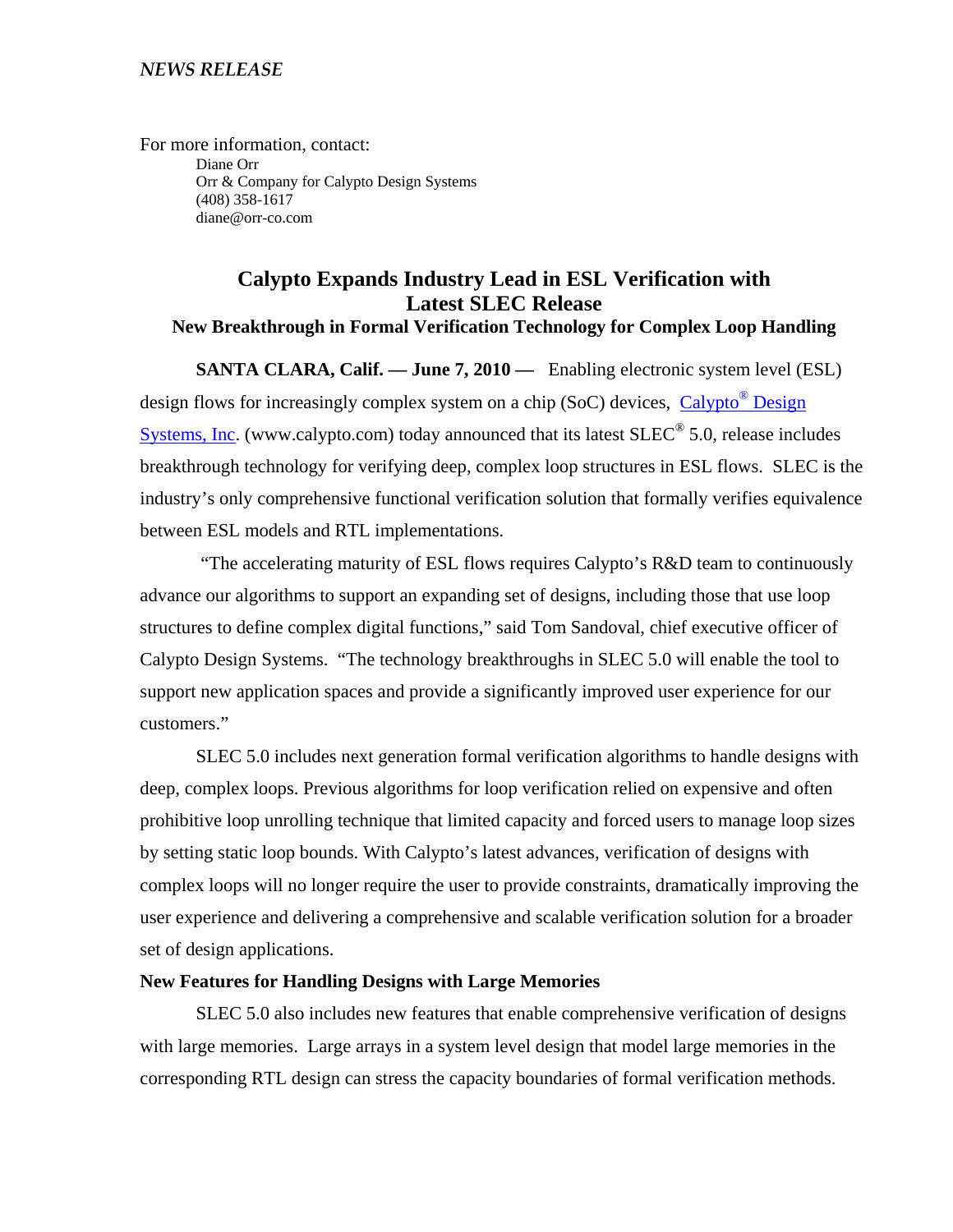SLEC 5.0 includes new techniques to model memories that reduce their size in SLEC's database by up to 90 percent and effectively increase the size of the memories that can be handled by SLEC.

#### **Improvements in SLEC System-HLS Flows**

SLEC 5.0 includes enhanced flows for the three leading high level synthesis (HLS) products in the market, improving usability and expanding the support of their latest features:

- For Mentor CatapultC: New cat2SLEC flow auto-refines throughput, latency, ac\_channel size, flop maps and reset length
- For Cadence C-to-Silicon: New ctos2SLEC flow that utilizes CtoSilicon XML database to auto populate design characteristics required for SLEC Verification
- For Forte Cynthesizer: New cyn2SLEC, fully automated support for external memories and custom interfaces in pipelined designs

## **SLEC Family of Products**

The SLEC family of products includes:

- **SLEC System**: Formally verifies equivalence of system-level models and RTL designs.
- **SLEC System-HLS**: Formally verifies that an RTL design generated using highlevel synthesis is functionally equivalent to its corresponding system level model.
- **SLEC RTL:** Formally ensures functional equivalence between a golden RTL model and a corresponding RTL model has been sequentially modified to reduce power or improve performance.
- **SLEC Pro**: Comprehensively verifies that an RTL design generated by Calypto's PowerPro product is functionally equivalent to its corresponding golden RTL model.

## **SLEC 5.0 Showcased at DAC 2010**

Highlighting its full suite of PowerPro and SLEC products, Calypto will demonstrate its

SLEC 5.0 at this year's Design Automation Conference (DAC) in booth #286, being held June

 $14-16<sup>th</sup>$  in Anaheim, California. To register for a private demonstration visit:

www.calypto.com/events.php.

Additionally, Calypto will present at the panel titled, "What input language is the best choice for high level synthesis?" to be held at 4:30 p.m. on Thursday, June  $17<sup>th</sup>$  in room 207AB.

## **Pricing and Availability**